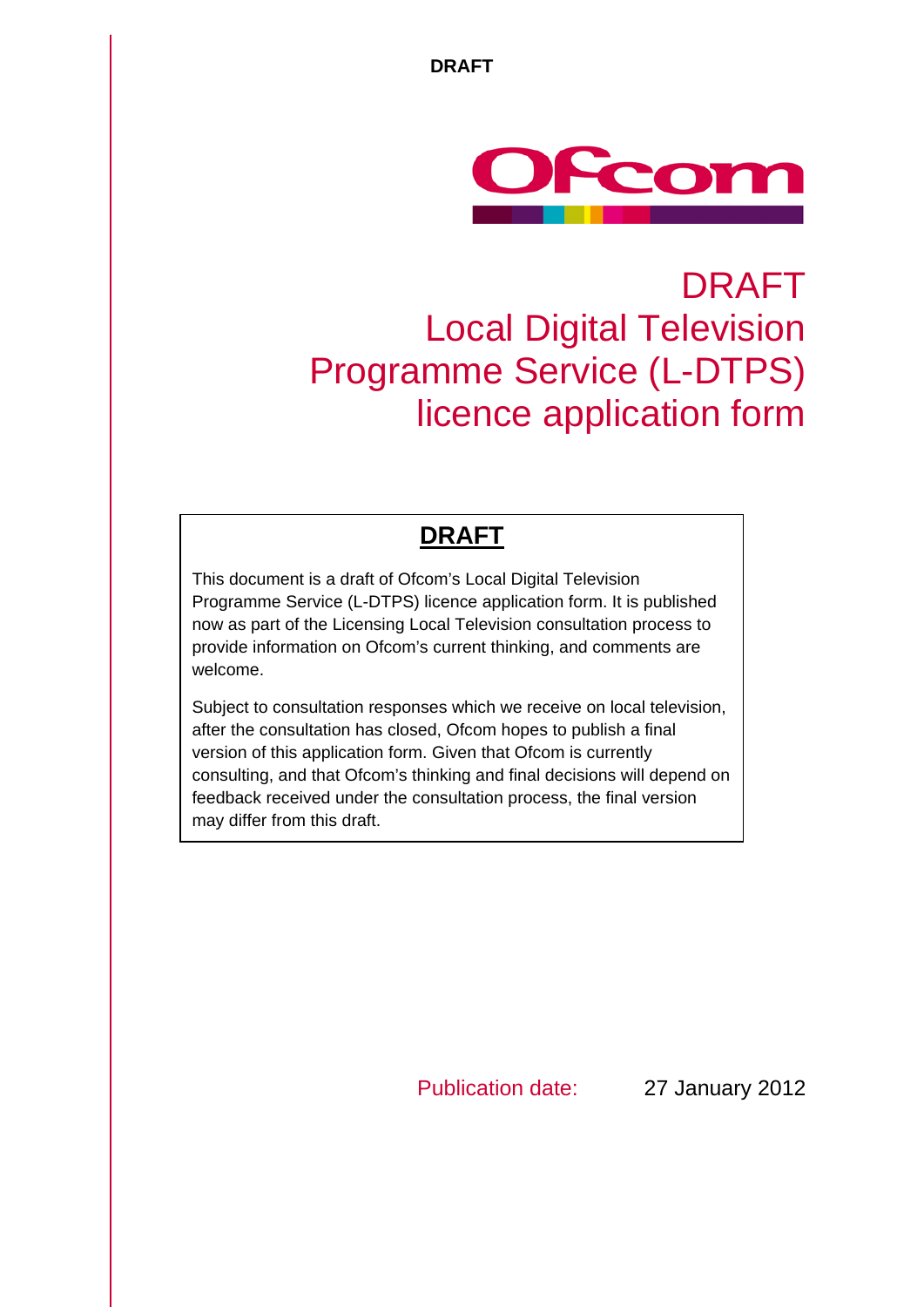# **About this form**

### **Guidance and word limit**

Applicants are advised to read the Ofcom document 'Notes of guidance for local digital television programme service applicants and licensees'. This includes information regarding the legislative framework for local television.<sup>[1](#page-1-0)</sup>

Please answer all the questions in this form. Certain sections have a word limit, set at a level we consider appropriate for applicants to provide the information required. Ofcom may disregard any content beyond this limit.

## **Confidentiality**

Ofcom will publish online a copy of each application. However, if applicants wish to give some answers in confidence, they can provide two versions of the application, one 'full' and one 'for publication'. The fields that may be redacted are clearly indicated throughout, and relate to personal and financial information. We will try to respect these requests to keep information confidential, but sometimes we may need to publish applications in their entirety, in order to meet legal obligations.

# **Provision of information**

The Broadcasting Act 1996 makes it an offence to state false information or withhold relevant information from Ofcom in relation to an application for a broadcasting licence. A conviction for that offence results in disqualification from holding broadcasting licences. Full information is required because Ofcom must assess applications against specific criteria and consider whether the involvement of individuals in the body applying for a licence are 'fit and proper' and that their involvement with other organisations does not disqualify them from participation in a local television licence.

## **Programming Commitments**

Part of every L-DTPS licence issued will be the *Programming Commitments*. As part of this application we would like each applicant to draft its own proposed Programming Commitments. If you are awarded a licence, then subject to Ofcom's agreement, this draft will form the basis of this part of your licence. It should summarise your programme output, including your commitments to local news and current affairs programming.

## **Accompanying media**

-

This application form (fully completed and with any supporting documentation) is sufficient to apply for an L-DTPS licence. It is not necessary to accompany the application with a show-

<span id="page-1-0"></span><sup>1</sup> We are not publishing proposed *Notes of guidance* to accompany this draft application form, as the Local TV Licensing consultation document provides the legislative context. A document of this name will accompany the final application form when it is published.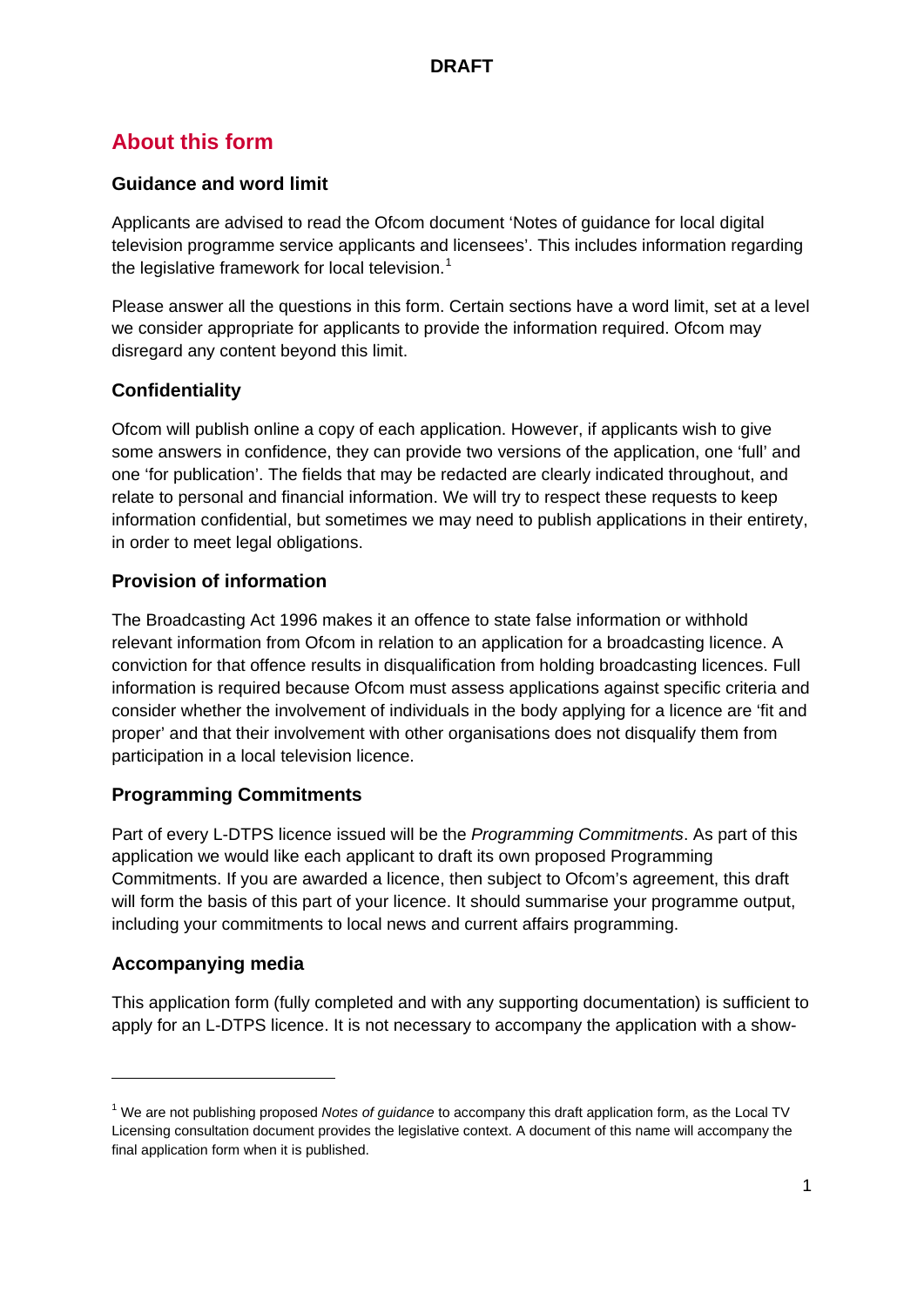reel or any other media content, and the assessment of your application will not include assessment of any such material.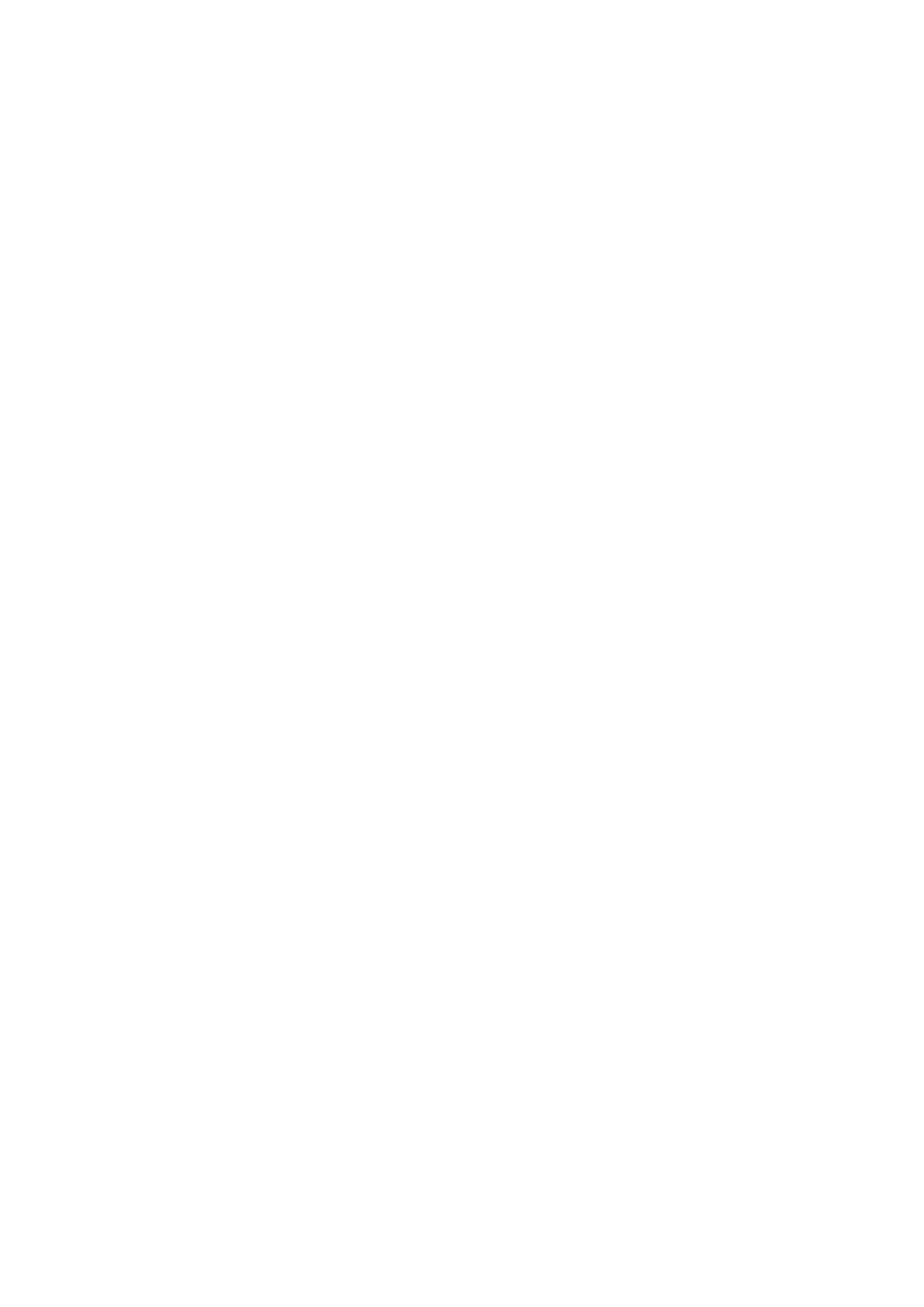# **Contents**

- 1. Service Name
- 2. Proposed area and launch date

#### **Programmes and programme output**

3. Programming output

#### **Programming Commitments**

4. Programming Commitments (to be drafted by applicant)

#### **About your organisation**

- 5. Company details
- 6. Ownership

#### **Ability to maintain the service – management and operations**

- 7. Management structure
- 8. Director profiles
- 9. Staffing structure
- 10. Applicant's experience

#### **Ability to maintain the service – financial information**

11. Financial information: funding and projections

#### **Contact information and declaration**

- 12. Public contact details
- 13. Contact details for Ofcom
- 14. Concluding declaration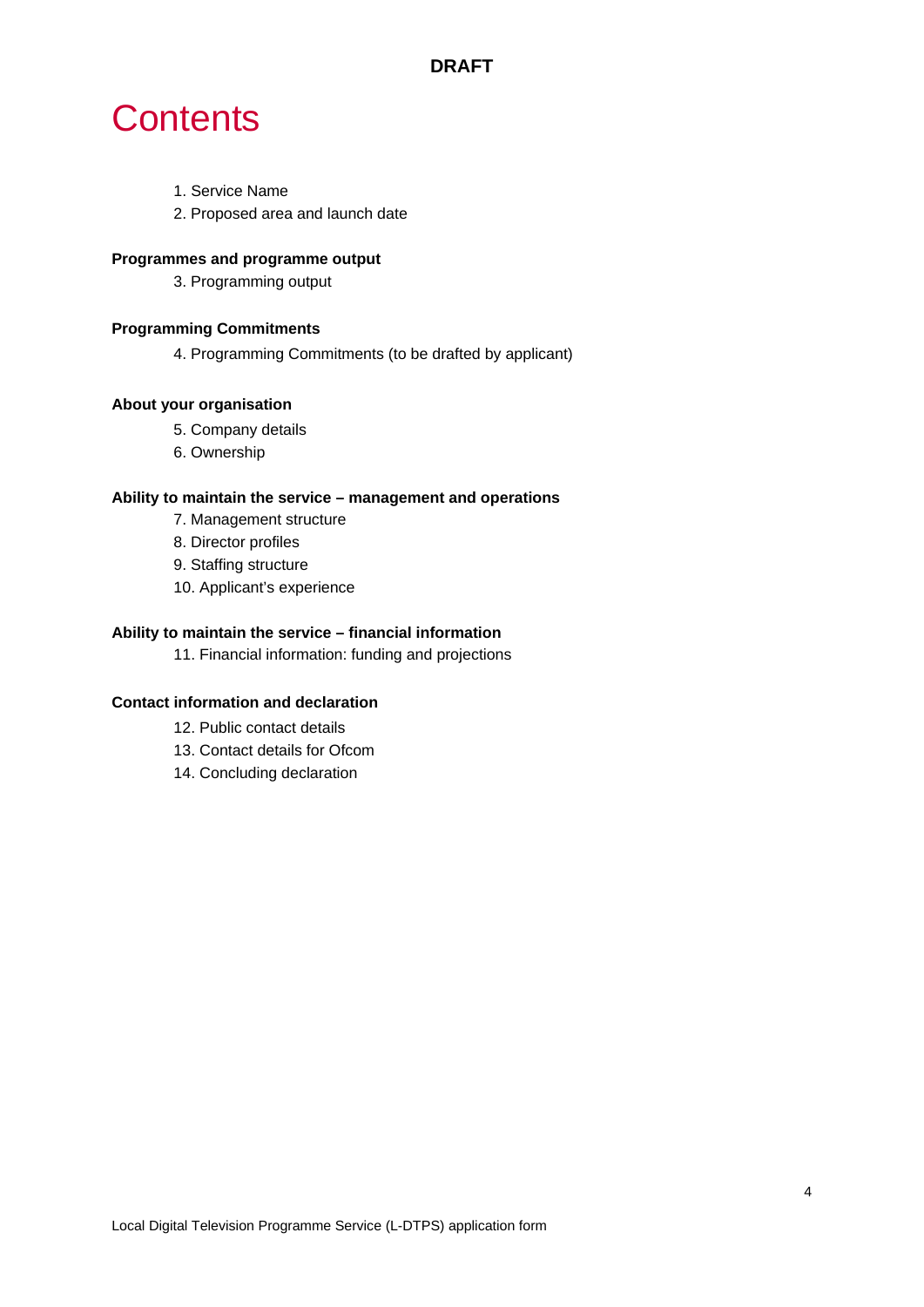| 1. Service name                    | Guidance notes                                                      |
|------------------------------------|---------------------------------------------------------------------|
| What is the proposed service name? | The name you will use to identify the service within<br>broadcasts. |
| <b>Answer:</b>                     |                                                                     |

| 2. Proposed area                                                                | <b>Guidance notes</b>                                                                                                                                                                                                                                                                                                                                                  |
|---------------------------------------------------------------------------------|------------------------------------------------------------------------------------------------------------------------------------------------------------------------------------------------------------------------------------------------------------------------------------------------------------------------------------------------------------------------|
| What local coverage area does this application relate<br>to?                    | This licence is advertised for an area based on<br>predicted transmitter coverage. Coverage areas are<br>named for their principal conurbations, and are<br>defined by the technical plan submitted by the<br>successful applicant for the multiplex licence. We are<br>requiring that coverage at each location is at least as<br>good as predicted by our modelling. |
| <b>Answer:</b>                                                                  |                                                                                                                                                                                                                                                                                                                                                                        |
| What editorial area do you propose to serve within<br>the stated coverage area? | The editorial area you propose to target may be a<br>locality or localities within this coverage area.<br>Whether this is a sub-set of the area or the entire<br>area your service will be broadcast to the whole<br>coverage area.                                                                                                                                    |
| <b>Answer:</b>                                                                  |                                                                                                                                                                                                                                                                                                                                                                        |

| 3. Proposed launch date                                                   | <b>Guidance notes</b>                                                                                                                                                                                                                                                                                                                                                |
|---------------------------------------------------------------------------|----------------------------------------------------------------------------------------------------------------------------------------------------------------------------------------------------------------------------------------------------------------------------------------------------------------------------------------------------------------------|
| What is your state of readiness for launching your<br>proposed service?   | It would be helpful for us to have an idea of how<br>ready you are to start broadcasting. What is the<br>earliest likely scenario, and what is the latest?                                                                                                                                                                                                           |
| Answer in fewer than 100 words:                                           |                                                                                                                                                                                                                                                                                                                                                                      |
| What would be your indicative launch date, to start<br>broadcasting from? | A launch date will be achievable in practice only if<br>the multiplex licensee has built out coverage to your<br>location by that date. Because we are running the<br>process for awarding the multiplex and the first L-<br>DTPS licences in parallel, the proposed build-out<br>schedule is not known yet.                                                         |
|                                                                           | When the local multiplex licence is awarded, its<br>proposed build-out schedule will be compared with<br>the indicative launch dates for all L-DTPS services in<br>Phase 1. As far as possible, we anticipate that the<br>multiplex operator will amend the build-out plan to<br>align with proposed service launch dates.                                           |
|                                                                           | Services should have a target of commencing<br>broadcasting within two years (this is when we<br>expect most locations to be built out), and it will be a<br>condition of award that the service must be<br>broadcasting within three years of the date of licence<br>award, unless by that time the multiplex operator has<br>not built out coverage for your area. |
| Answer as a date:                                                         |                                                                                                                                                                                                                                                                                                                                                                      |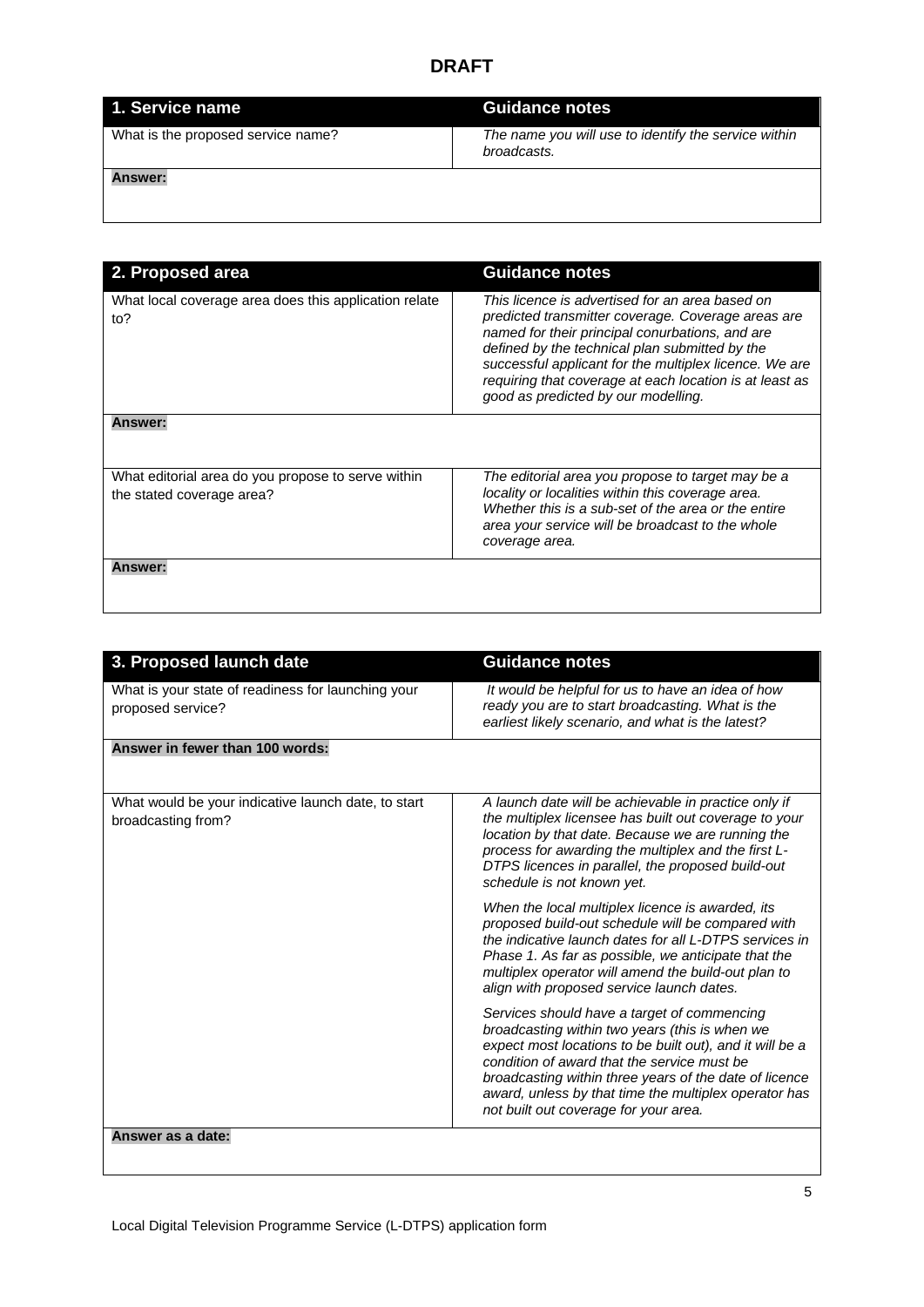# **Programmes and programme output**

### **Definitions and guidance[2](#page-6-0)**

#### *Localness requirement*

*The studio, from which the service will be broadcast, and/or the main production base of the service, should be located within the licensed area. (In some instances, and by prior written agreement from Ofcom, it may be acceptable for the primary studio to be located outside the licensed area. If you make the case in this section for locating your studio or production base outside the licensed area, then we will confirm if this is acceptable when awarding the licence.)*

#### *News*

As the licence is for a local television service, the most important element of news provision should be local *news. Local news should be high-quality, relevant, timely and accurate, as well as complying fully with the requirements of the Broadcasting Code, including due impartiality.* 

*Local news should react to major local events in a timely manner, and seek to reflect the interests and concerns of people living in the area. Local news stories should be up to date. Simply localising UK-wide news (e.g. by conducting vox pop interviews or inserting local place names) without local news/information generation would not be regarded as fulfilling local news requirements.* 

*While local sports stories can make a significant contribution to local news, and can represent an important part of a local service's editorial mix, local sports news would not be regarded as being a substitute for more 'serious' local news stories. Similarly, entertainment news may be relevant locally but should not be the main ingredient of bulletins.* 

#### *Current affairs*

*A current affairs programme is one that contains explanation and/or analysis of current events and issues, including material dealing with political or industrial controversy or with current public policy. Current affairs content is also required to be duly impartial.*

#### *Peak time*

-

*Your programming commitments should state how much and which elements of your local programming will be broadcast during 'peak time', which is between 6.30pm and 10.30pm.*

#### *Material produced for another broadcaster*

*If you intend to broadcast material produced for a different organisation please state what it is and how much (per day or week as appropriate).* 

| 3. Programme output                                                                                                                                                                                                                                                                                                                                                                                                         | <b>Guidance notes</b>                                                                                                |
|-----------------------------------------------------------------------------------------------------------------------------------------------------------------------------------------------------------------------------------------------------------------------------------------------------------------------------------------------------------------------------------------------------------------------------|----------------------------------------------------------------------------------------------------------------------|
| Please answer the questions below. They are worded<br>to enable you to describe your proposed programme<br>output in such a way as to demonstrate that it meets                                                                                                                                                                                                                                                             | In awarding a licence, the law requires Ofcom to<br>have regard to the extent to which any proposed<br>service would |
| the statutory criteria for licence award.                                                                                                                                                                                                                                                                                                                                                                                   | • Meet the needs of the local area:                                                                                  |
| Later in this form you will be asked to draft your own<br>'programming commitments'. This will form the basis<br>of your licence and is what Ofcom will judge you<br>against once you are broadcasting. It should include<br>a summary of your proposed programme output as<br>set out below and reflect your commitment delivering<br>a local digital television programme service according<br>to the statutory criteria. | • Broaden the range of TV programmes available in<br>the local area:                                                 |
|                                                                                                                                                                                                                                                                                                                                                                                                                             | • Increase the range of programmes made in and<br>about the local area:                                              |
|                                                                                                                                                                                                                                                                                                                                                                                                                             | • Be maintained for the duration of the licence.                                                                     |
|                                                                                                                                                                                                                                                                                                                                                                                                                             | The law also requires that the range of programmes<br>should                                                         |
|                                                                                                                                                                                                                                                                                                                                                                                                                             | (a) bring social or economic benefits to an area, or<br>to different categories of persons living in the             |

<span id="page-6-0"></span> $2$  The text in this guidance section is intended to replace the indicative text that appears in our consultation at paragraph 7.9.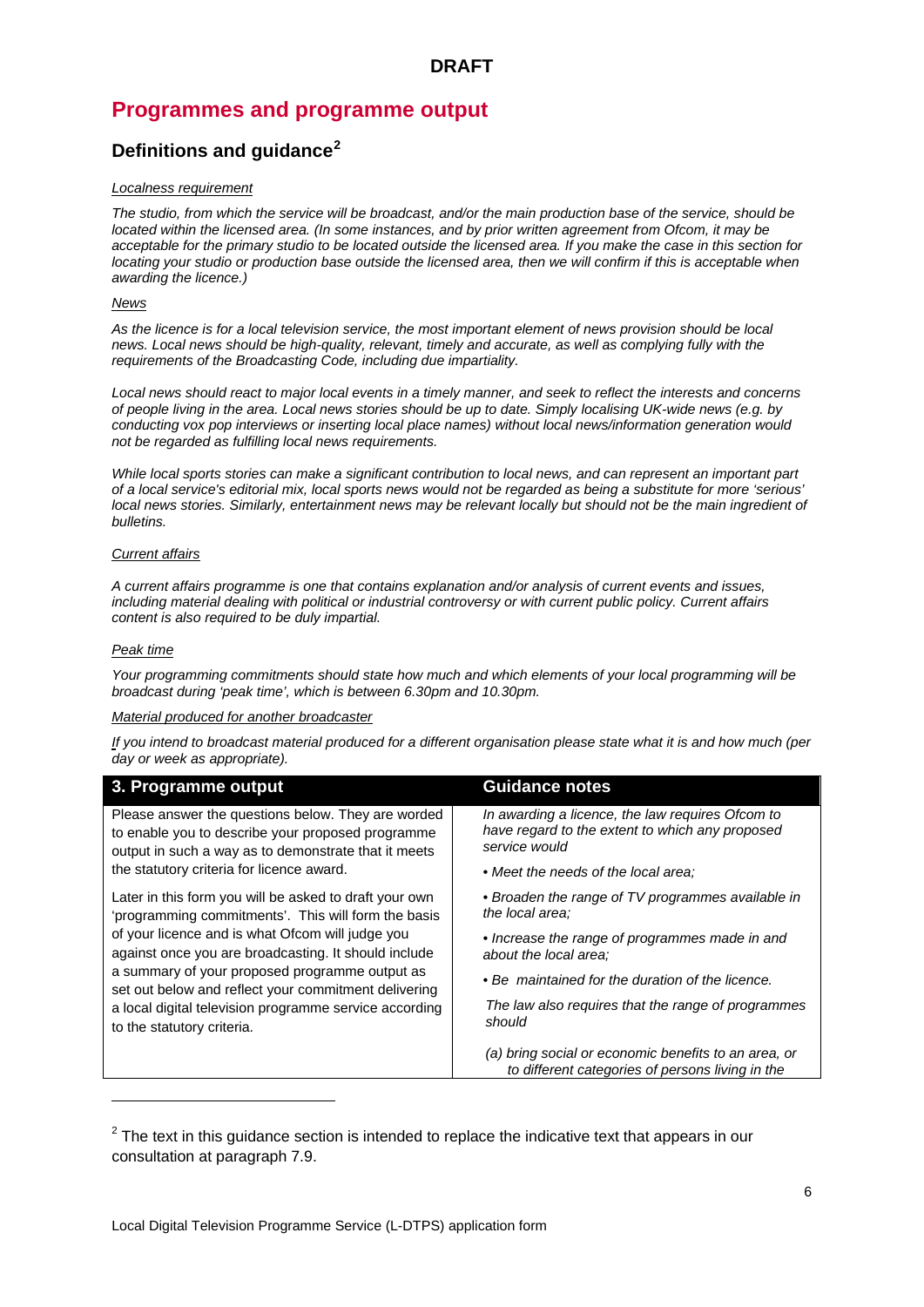|                                                                                                   | area;<br>(b) cater for the tastes, interests and needs of<br>people living and working in the area;                                                                                                                                   |  |
|---------------------------------------------------------------------------------------------------|---------------------------------------------------------------------------------------------------------------------------------------------------------------------------------------------------------------------------------------|--|
|                                                                                                   | (c) facilitate civic understanding and fair and well-<br>informed debate through coverage of local news<br>and current affairs;                                                                                                       |  |
|                                                                                                   | (d) reflect the lives and concerns of communities<br>and cultural interest and traditions in the area;                                                                                                                                |  |
|                                                                                                   | (e) include content that informs, educates and<br>entertains and is not otherwise available through<br>a digital programme service which is available<br>across the UK.                                                               |  |
|                                                                                                   | The information given here should be more detailed<br>than what you set out in your draft programming<br>commitments (later in this form), and will help us<br>gain a fuller understanding of how you will serve your<br>target area. |  |
| 3. Programme output                                                                               |                                                                                                                                                                                                                                       |  |
|                                                                                                   |                                                                                                                                                                                                                                       |  |
| A: Please tell us about your programme service The following questions may help you describe your |                                                                                                                                                                                                                                       |  |
| programme service (but should only be used as a guide):                                           |                                                                                                                                                                                                                                       |  |
| $\bullet$<br>the different elements of that programming?                                          | What are the proposed programming elements of your service and what will be the balance between                                                                                                                                       |  |
|                                                                                                   | How many hours a day/week of programming do you intend to broadcast in total?                                                                                                                                                         |  |
|                                                                                                   | How many hours a day/week of local programming do you intend to broadcast?                                                                                                                                                            |  |
|                                                                                                   |                                                                                                                                                                                                                                       |  |
| Do you intend to broadcast live output? If so when and how much do you propose to do?             |                                                                                                                                                                                                                                       |  |
| Will you broadcast in languages other than English (what languages and how much)?                 |                                                                                                                                                                                                                                       |  |
| How much of your output will be original i.e. produced for your service alone?                    |                                                                                                                                                                                                                                       |  |
| Will your local programming be locally produced?                                                  |                                                                                                                                                                                                                                       |  |
| How much do you intend to repeat local material?                                                  |                                                                                                                                                                                                                                       |  |
| Answer in fewer than 1,000 words:                                                                 |                                                                                                                                                                                                                                       |  |
|                                                                                                   |                                                                                                                                                                                                                                       |  |
|                                                                                                   |                                                                                                                                                                                                                                       |  |
|                                                                                                   |                                                                                                                                                                                                                                       |  |
|                                                                                                   |                                                                                                                                                                                                                                       |  |
|                                                                                                   |                                                                                                                                                                                                                                       |  |
|                                                                                                   |                                                                                                                                                                                                                                       |  |
|                                                                                                   |                                                                                                                                                                                                                                       |  |
|                                                                                                   |                                                                                                                                                                                                                                       |  |
|                                                                                                   |                                                                                                                                                                                                                                       |  |
|                                                                                                   |                                                                                                                                                                                                                                       |  |
|                                                                                                   |                                                                                                                                                                                                                                       |  |
| B: How will your programming meet the needs of the area?<br>Answer in fewer than 500 words:       |                                                                                                                                                                                                                                       |  |
|                                                                                                   |                                                                                                                                                                                                                                       |  |
|                                                                                                   |                                                                                                                                                                                                                                       |  |
|                                                                                                   |                                                                                                                                                                                                                                       |  |
| C: How will your programming broaden the range of TV programmes available in the local area?      |                                                                                                                                                                                                                                       |  |
| Answer in fewer than 500 words:                                                                   |                                                                                                                                                                                                                                       |  |
|                                                                                                   |                                                                                                                                                                                                                                       |  |
|                                                                                                   |                                                                                                                                                                                                                                       |  |
|                                                                                                   |                                                                                                                                                                                                                                       |  |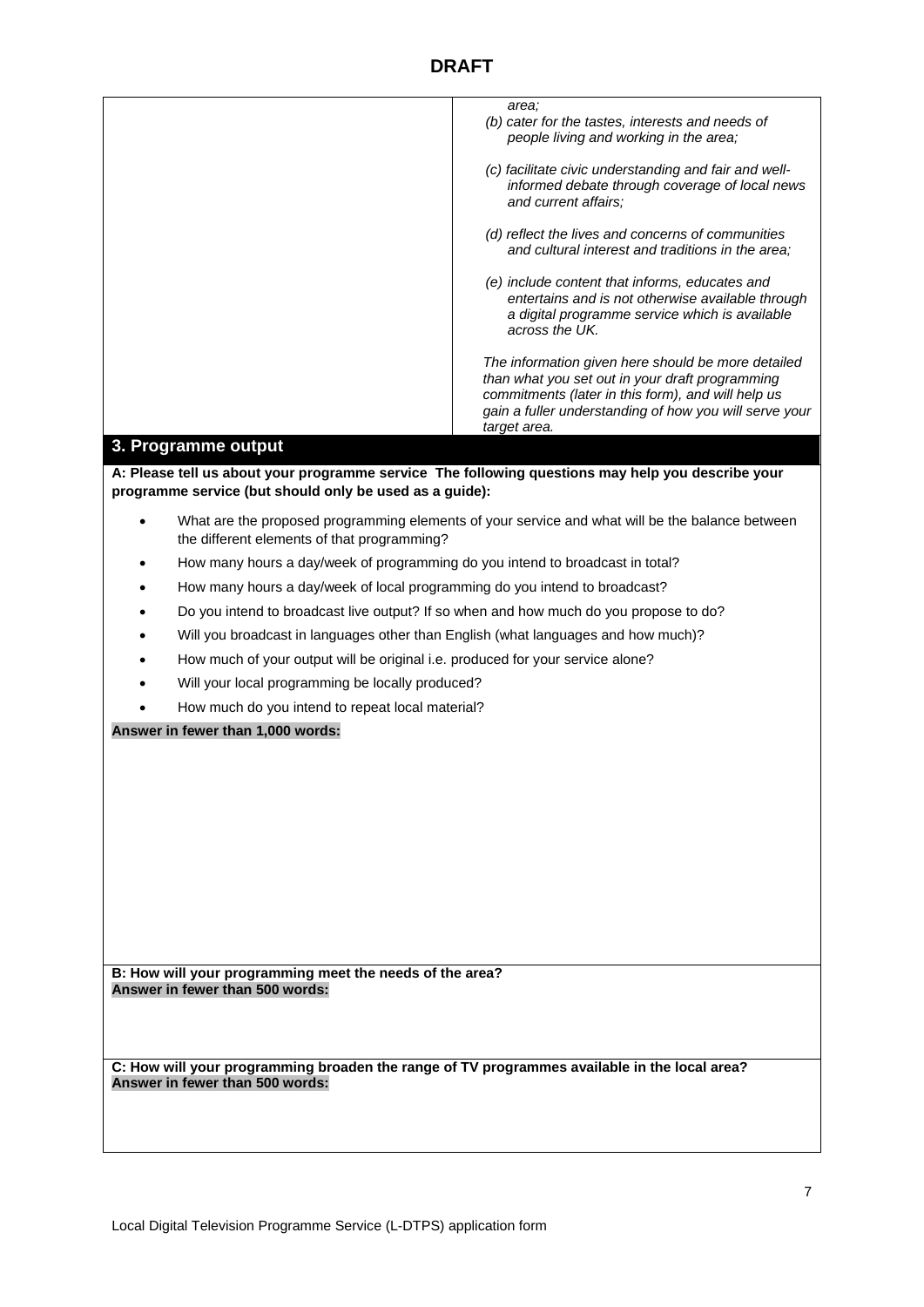**D: How will your programming increase the range of programmes made in and about the local area? Answer in fewer than 500 words:** 

**E: How will your programming bring social or economic benefits to an area, or to different categories of persons living in the area? Answer in fewer than 500 words:** 

**F: How will your programming cater for the tastes, interests and needs of people in the area? Answer in fewer than 500 words:** 

**G: How will your programming facilitate civic understanding and fair and well-informed debate through coverage of local news and current affairs? Answer in fewer than 500 words:** 

**H: How will your programming reflect the lives and concerns of communities and cultural interest and traditions in the area? Answer in fewer than 500 words:** 

**I: How will your programming include content that informs, educates and entertains and is not otherwise available through a digital programme service which is available across the UK? Answer in fewer than 500 words:** 

**J: What will you broadcast outside of your planned local hours? Do you intend to share programming with other local services? From whom do you propose to acquire any third-party programming and what will the nature of this programming be? Please illustrate with a sample schedule for one week; you will not be held to this illustration, only to your Programming Commitments (below).**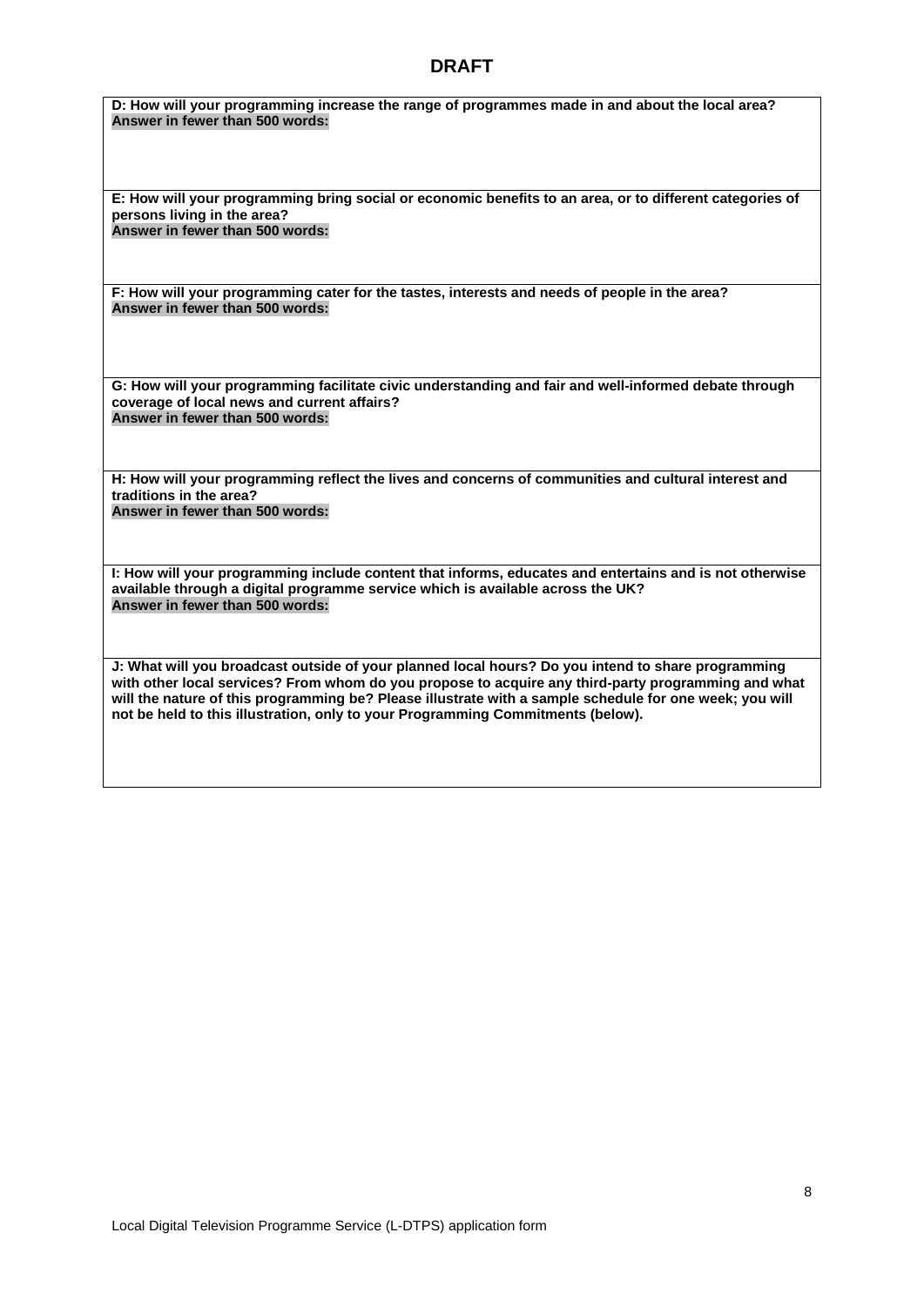# **Programming Commitments**

#### **Guidance notes**

Please draft the Programming Commitments for your proposed service.

If your organisation is awarded a licence, these Programming Commitments will form the basis of what we put in the licence.

The Commitments drafted here are subject to Ofcom's agreement, and we may require the drafting to be amended, for example if it did not sufficiently reflect legislative requirements.

Your draft Programming Commitments should be consistent with, and summarise the answers you have already given in the previous section of this application form.

You should keep in mind that it will be a condition of any licence to meet the Programming Commitments: this is something you must do at all times and if you fail to do so you could face sanctions including revocation of the licence. They should therefore be precise and achievable.

#### **Programming Commitments**

| <b>Programming output</b>                                                |  |
|--------------------------------------------------------------------------|--|
| [This should be a summary of the                                         |  |
| answer you have given in section 3, in<br>no more than 200 words]        |  |
|                                                                          |  |
| Hours of local programming per day<br>/ week                             |  |
| This should be split between first-run<br>and repeats]                   |  |
| Hours of local programming per day<br>/ week in peak-time (6.30-10.30pm) |  |
| [This should be split between first-run]<br>and repeats]                 |  |
| Hours and scheduling of local news<br>and current affairs programming    |  |
| [For example, how many bulletins a<br>day and of what duration?]         |  |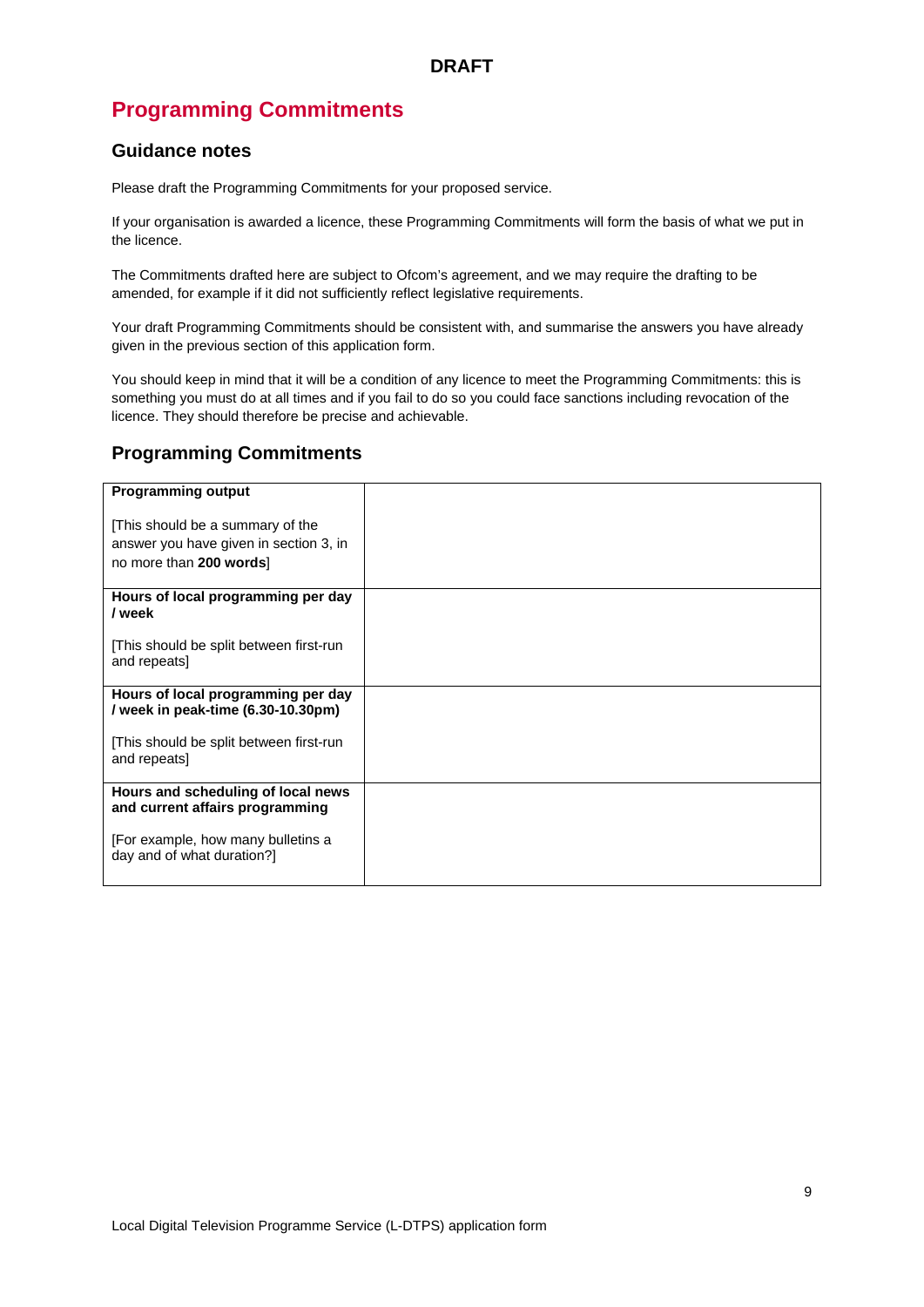# **About your organisation**

| 5. Company details                                                                                                                                                                                                                                             | <b>Guidance notes</b>                                                                                                                                                                                                                                                                                                                 |
|----------------------------------------------------------------------------------------------------------------------------------------------------------------------------------------------------------------------------------------------------------------|---------------------------------------------------------------------------------------------------------------------------------------------------------------------------------------------------------------------------------------------------------------------------------------------------------------------------------------|
| Provide the name of the entity submitting this<br>application and the type of body corporate.                                                                                                                                                                  | Only a body corporate can hold a licence. A body<br>corporate is almost always a (registered) company,<br>although it can also include, for example, some<br>bodies created by statute (an individual or a<br>registered charity on its own is not a body<br>corporate.).                                                             |
| Please provide copies of the company's<br>Memorandum, Articles of Association and Certificate<br>of Incorporation (or, where it is another type of body<br>corporate, its founding documents and those which<br>set out its objectives and rules of operation) |                                                                                                                                                                                                                                                                                                                                       |
|                                                                                                                                                                                                                                                                | Your application must therefore be submitted on<br>behalf of a registered company (or other body<br>corporate). There are different types of company<br>(e.g. a company limited by shares, a community<br>interest company, a company limited by guarantee)<br>and we need to know what kind of company is<br>applying for a licence. |
|                                                                                                                                                                                                                                                                | We will not consider a licence award to a company if<br>it has not yet been registered. If the application is<br>successful the licence will be awarded to the body<br>corporate (e.g. company) submitting this application.                                                                                                          |
| <b>Answer:</b>                                                                                                                                                                                                                                                 |                                                                                                                                                                                                                                                                                                                                       |
| Company (or other body corporate) name:                                                                                                                                                                                                                        |                                                                                                                                                                                                                                                                                                                                       |
| Date of registration:                                                                                                                                                                                                                                          |                                                                                                                                                                                                                                                                                                                                       |
| <b>Company registration number:</b>                                                                                                                                                                                                                            |                                                                                                                                                                                                                                                                                                                                       |

**Type of company (or other body corporate):**

**Where your body is not a company, please explain how it meets the requirement to be a body corporate:**

| 6. Ownership                                                                                                                                                                        | <b>Guidance notes</b>                                                                                                                                                                                                                                                      |
|-------------------------------------------------------------------------------------------------------------------------------------------------------------------------------------|----------------------------------------------------------------------------------------------------------------------------------------------------------------------------------------------------------------------------------------------------------------------------|
| Please provide details of who controls and who owns<br>the body corporate (e.g. company) applying for this<br>licence, and on what basis this control and ownership<br>is achieved. | Ofcom needs to know about the ownership of the<br>company (or other body corporate) applying for this<br>licence, and any issues regarding its control. We will<br>also consider how the company (or body corporate)<br>will be run (this will usually be specified in the |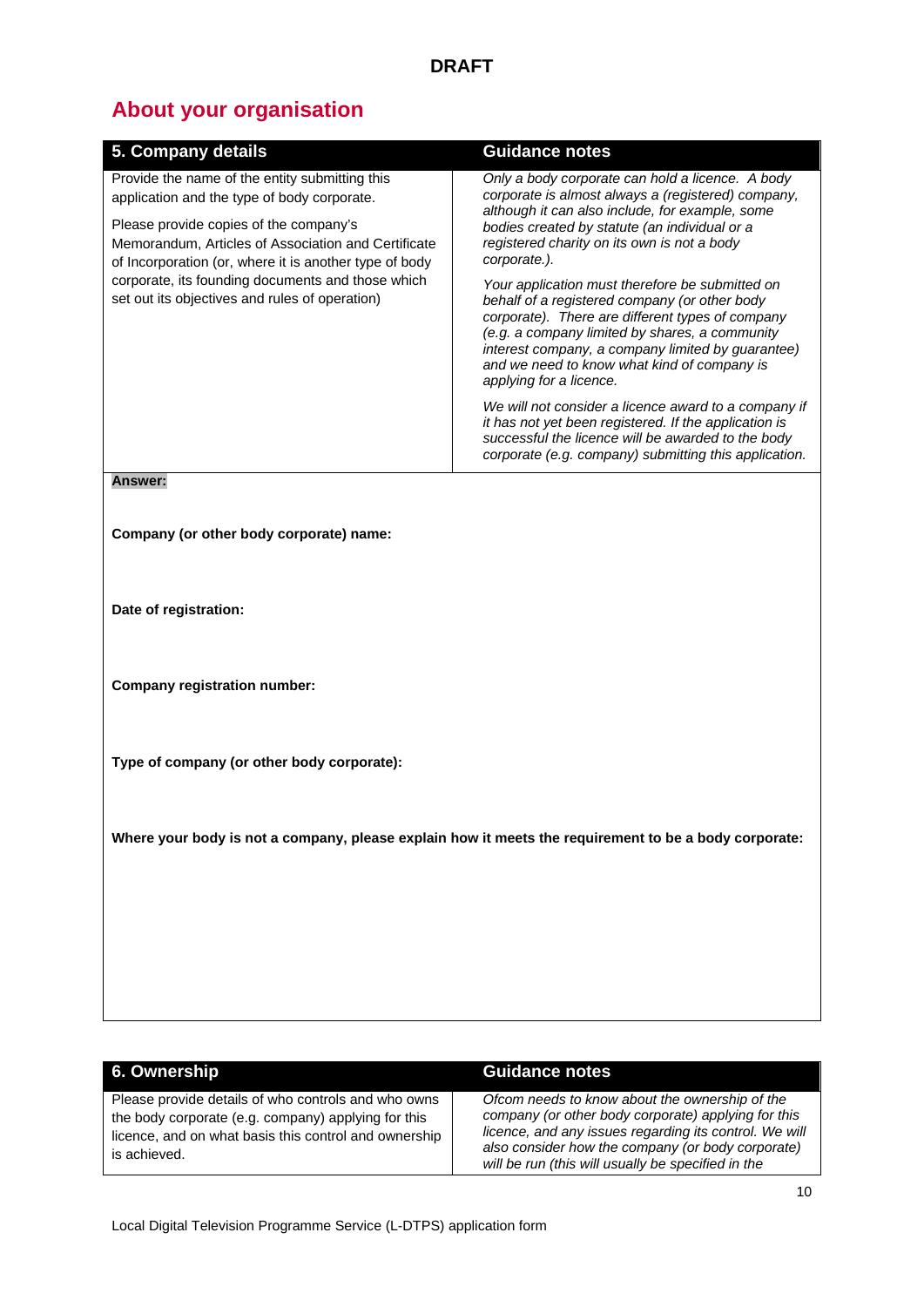| The information provided must include:                                                                                                                                                                                                                                                                                                                                                                                                                                                      | Articles of Association of the company).                                                                                                                                                                                                                                                          |
|---------------------------------------------------------------------------------------------------------------------------------------------------------------------------------------------------------------------------------------------------------------------------------------------------------------------------------------------------------------------------------------------------------------------------------------------------------------------------------------------|---------------------------------------------------------------------------------------------------------------------------------------------------------------------------------------------------------------------------------------------------------------------------------------------------|
| all the subscribers, members, shareholders,<br>or whatever is appropriate for the applicant<br>company (or body corporate), and state the<br>extent of their interest (e.g. % shareholding)<br>(if the company will be controlled by<br>members, but the members are not yet<br>recruited, please say so). (You will also be<br>asked about the board of directors in 7 & 8<br>below.)<br>details of any individual, company or other<br>body that may exert control over the<br>applicant. | In relation to exerting control over the applicant, the<br>information provided should include the name and<br>address of any individuals or corporate bodies in<br>accordance with whose wishes the applicant's affairs<br>are or will be conducted in most cases or in<br>significant respects. |
| <b>Answer:</b>                                                                                                                                                                                                                                                                                                                                                                                                                                                                              |                                                                                                                                                                                                                                                                                                   |
|                                                                                                                                                                                                                                                                                                                                                                                                                                                                                             |                                                                                                                                                                                                                                                                                                   |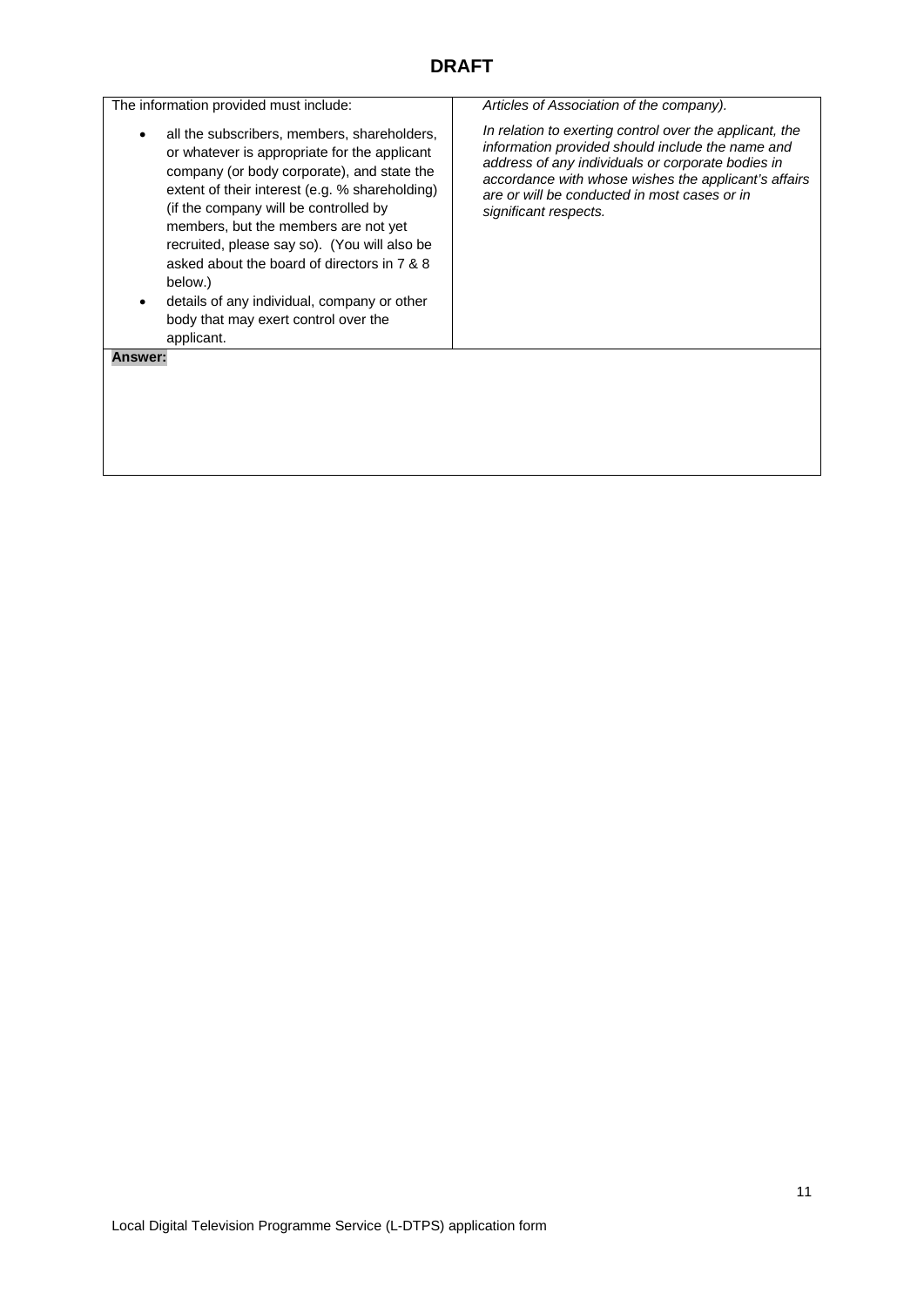# **Ability to maintain the service – management and operations**

Ofcom is required to have regard to the ability of the applicant for the licence to maintain the service.

| 7. Management structure <sup>3</sup>                                                                                                                                                                                                                                                                                                                                                                                                                                             | <b>Guidance notes</b>                                                                                                                                                                                                                              |
|----------------------------------------------------------------------------------------------------------------------------------------------------------------------------------------------------------------------------------------------------------------------------------------------------------------------------------------------------------------------------------------------------------------------------------------------------------------------------------|----------------------------------------------------------------------------------------------------------------------------------------------------------------------------------------------------------------------------------------------------|
| With regard to the applicant please provide:<br>A list of directors, indicating who is the<br>managing director and/or chair (please see<br>question 8 regarding directors' details)<br>An indication of management structure (e.g.<br>management committee or equivalent, if<br>applicable), and/or<br>Information about who would be responsible<br>for the day to day management and running<br>of the service (there is a separate question<br>regarding other staff below). | In addition to the notes above on ownership, Ofcom<br>is also required to evaluate the human resources<br>involved in the running of a service. Answers should<br>demonstrate how those who have relevant<br>experience will work for the service. |
| <b>Answer:</b>                                                                                                                                                                                                                                                                                                                                                                                                                                                                   |                                                                                                                                                                                                                                                    |

| 8. Director profiles                                                                                                              | <b>Guidance notes</b>                                                                                                                                                                                                                                                                    |
|-----------------------------------------------------------------------------------------------------------------------------------|------------------------------------------------------------------------------------------------------------------------------------------------------------------------------------------------------------------------------------------------------------------------------------------|
| Please provide information regarding each director as<br>set out below (some or all of which may be regarded<br>as confidential). | Ofcom needs to know about the proposed directors<br>and chair of the applicant. Some or all of the<br>information given in this section will usually be<br>removed from the publicly available copy of this<br>application form. (All applications will be published<br>on our website.) |

<u>.</u>

<span id="page-12-0"></span><sup>&</sup>lt;sup>3</sup> Names of any individuals except directors may be redacted in your 'for publication' version.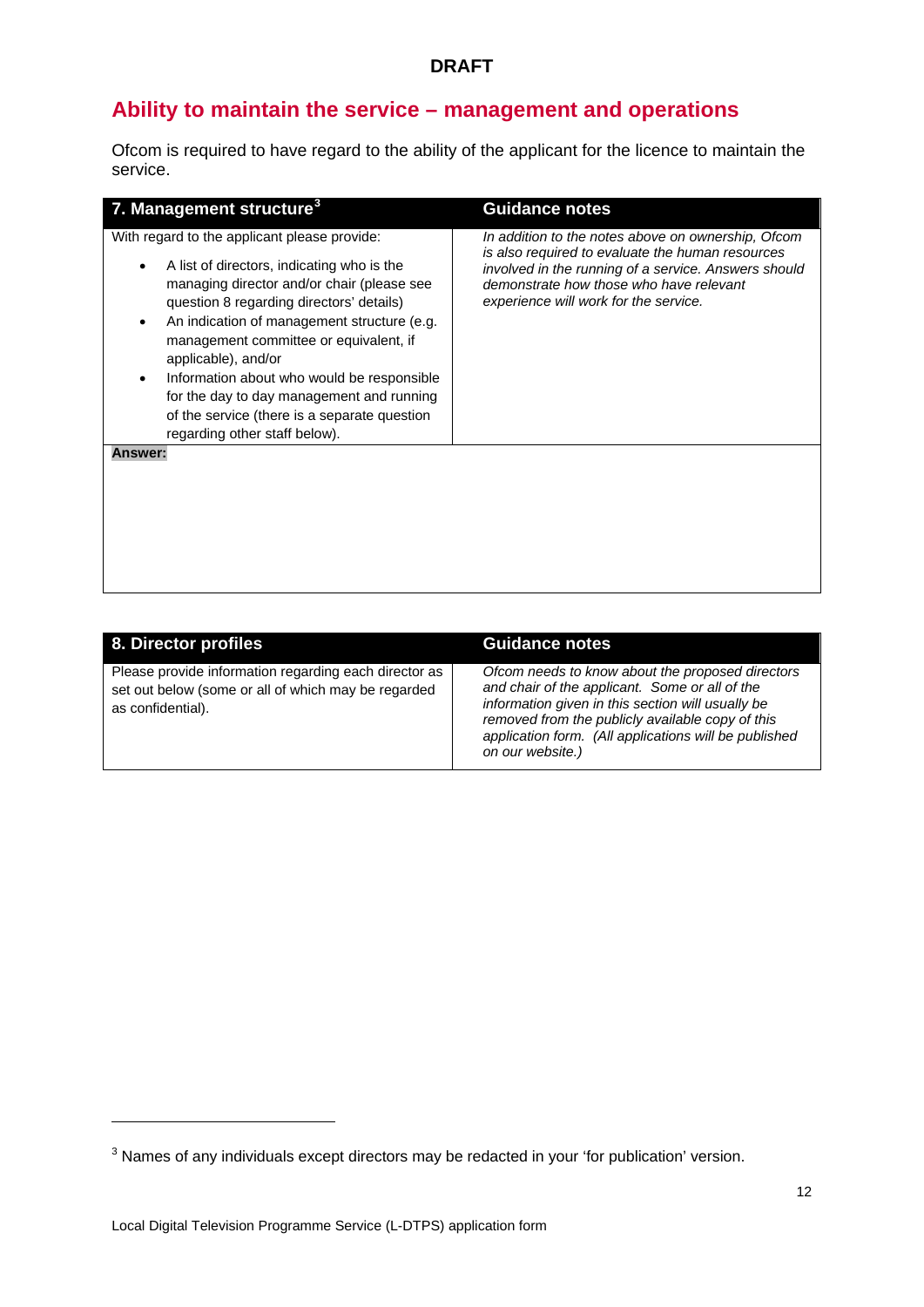#### **Answer (for each director):**

#### **Home address**

**Contact phone number**

**Email address**

**Employment**

**Other directorships**

**Relevant experience or qualifications**

| 9. Staffing structure                                                                                                                                                                                                                                                                                                                                                                                                                          | <b>Guidance notes</b>                                                                                                                                                                                                                                                                                                                |
|------------------------------------------------------------------------------------------------------------------------------------------------------------------------------------------------------------------------------------------------------------------------------------------------------------------------------------------------------------------------------------------------------------------------------------------------|--------------------------------------------------------------------------------------------------------------------------------------------------------------------------------------------------------------------------------------------------------------------------------------------------------------------------------------|
| What is the staffing structure of your proposed<br>service? Provide a job title for key positions and<br>indicate any unpaid as well as paid staff. This may be<br>provided as a diagram or organisation chart. If yours<br>is a large organisation, it is not necessary to provide<br>an exhaustive list: key management and an indication<br>of total size will suffice. In a small organisation, it may<br>be appropriate to list everyone. | The legislation reguires that Ofcom has regard to the<br>applicant's ability to maintain the proposed service<br>(as well as to ensure the applicant is fit and proper to<br>hold the licence). As well as its ownership,<br>management and operations, the proposed staffing<br>of the service is relevant to these considerations. |
| Answer in fewer than 400 words, plus organisation chart (optional):                                                                                                                                                                                                                                                                                                                                                                            |                                                                                                                                                                                                                                                                                                                                      |
|                                                                                                                                                                                                                                                                                                                                                                                                                                                |                                                                                                                                                                                                                                                                                                                                      |

| 10. Applicant's experience                                                                                                                                        | <b>Guidance notes</b>                                                                                                                                                                                                                                                   |
|-------------------------------------------------------------------------------------------------------------------------------------------------------------------|-------------------------------------------------------------------------------------------------------------------------------------------------------------------------------------------------------------------------------------------------------------------------|
|                                                                                                                                                                   |                                                                                                                                                                                                                                                                         |
| Please describe the history of your group, and any<br>relevant experience of the group, or the individuals<br>within the group, by answering the questions below. | Ofcom is required to consider whether an applicant<br>has the ability to run a local television service for the<br>licence period (up to 12 years). To aid our<br>consideration we want to know about any relevant<br>experience the applicant group as a whole, or the |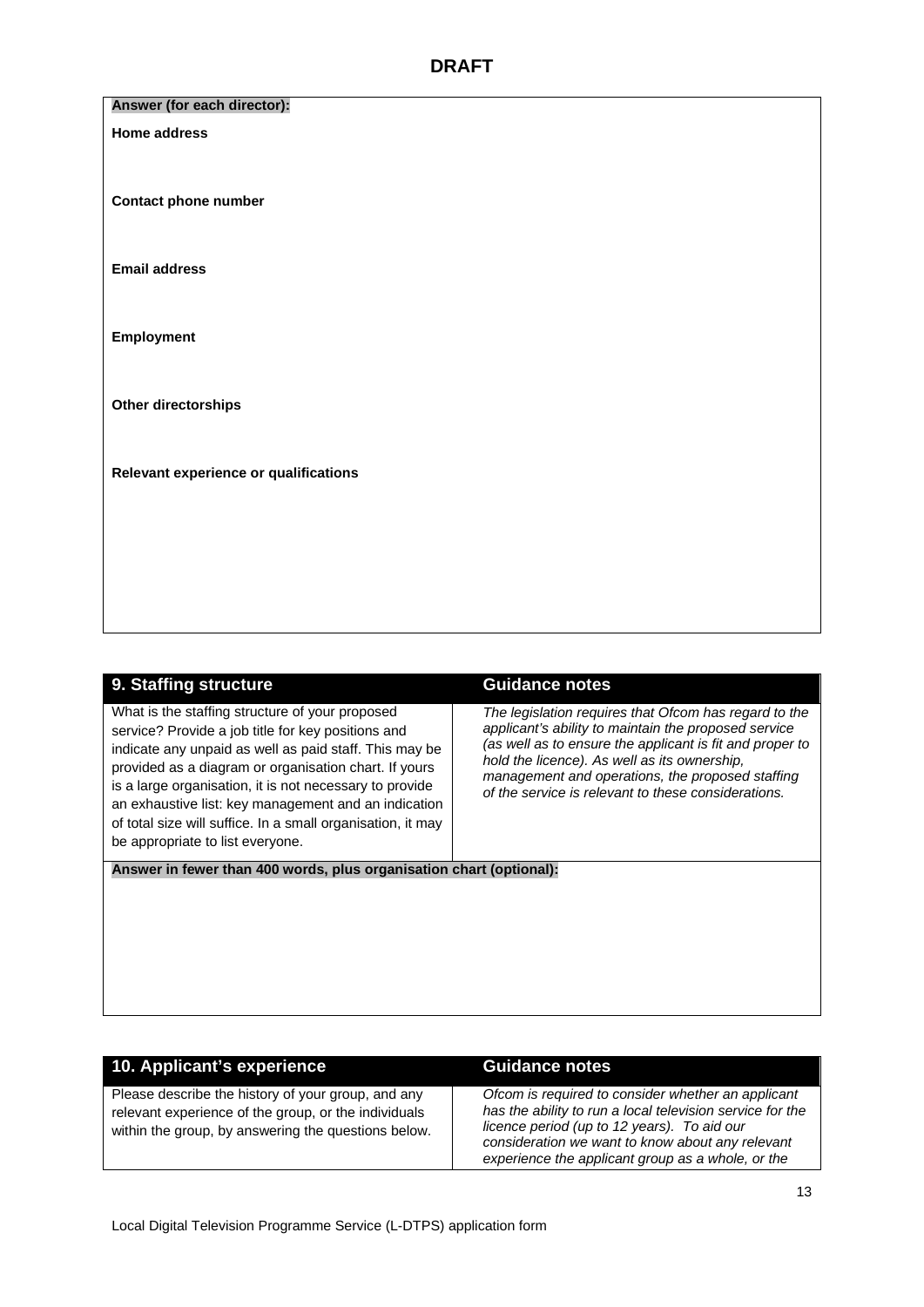|                                                                                                                                                                                                                                    | individuals involved, may have. |  |
|------------------------------------------------------------------------------------------------------------------------------------------------------------------------------------------------------------------------------------|---------------------------------|--|
| A. Please provide a brief history of your group.                                                                                                                                                                                   |                                 |  |
| Answer in fewer than 300 words:                                                                                                                                                                                                    |                                 |  |
|                                                                                                                                                                                                                                    |                                 |  |
|                                                                                                                                                                                                                                    |                                 |  |
|                                                                                                                                                                                                                                    |                                 |  |
|                                                                                                                                                                                                                                    |                                 |  |
|                                                                                                                                                                                                                                    |                                 |  |
|                                                                                                                                                                                                                                    |                                 |  |
|                                                                                                                                                                                                                                    |                                 |  |
| B. Please summarise the group's broadcasting experience.                                                                                                                                                                           |                                 |  |
| Answer in fewer than 150 words:                                                                                                                                                                                                    |                                 |  |
|                                                                                                                                                                                                                                    |                                 |  |
|                                                                                                                                                                                                                                    |                                 |  |
|                                                                                                                                                                                                                                    |                                 |  |
|                                                                                                                                                                                                                                    |                                 |  |
|                                                                                                                                                                                                                                    |                                 |  |
|                                                                                                                                                                                                                                    |                                 |  |
|                                                                                                                                                                                                                                    |                                 |  |
| C. Please summarise the relevant experience of the group or its members, in relevant non-broadcast<br>areas (such as print journalism, third sector, local business, sales and marketing, fund-raising, training<br>or education). |                                 |  |
| Answer in fewer than 150 words:                                                                                                                                                                                                    |                                 |  |
|                                                                                                                                                                                                                                    |                                 |  |
|                                                                                                                                                                                                                                    |                                 |  |
|                                                                                                                                                                                                                                    |                                 |  |
|                                                                                                                                                                                                                                    |                                 |  |
|                                                                                                                                                                                                                                    |                                 |  |
|                                                                                                                                                                                                                                    |                                 |  |
| D. Please summarise the broadcasting experience of key individuals in the applicant group (only if not<br>already described above).                                                                                                |                                 |  |
| Answer in fewer than 150 words:                                                                                                                                                                                                    |                                 |  |
|                                                                                                                                                                                                                                    |                                 |  |
|                                                                                                                                                                                                                                    |                                 |  |
|                                                                                                                                                                                                                                    |                                 |  |
|                                                                                                                                                                                                                                    |                                 |  |
|                                                                                                                                                                                                                                    |                                 |  |
|                                                                                                                                                                                                                                    |                                 |  |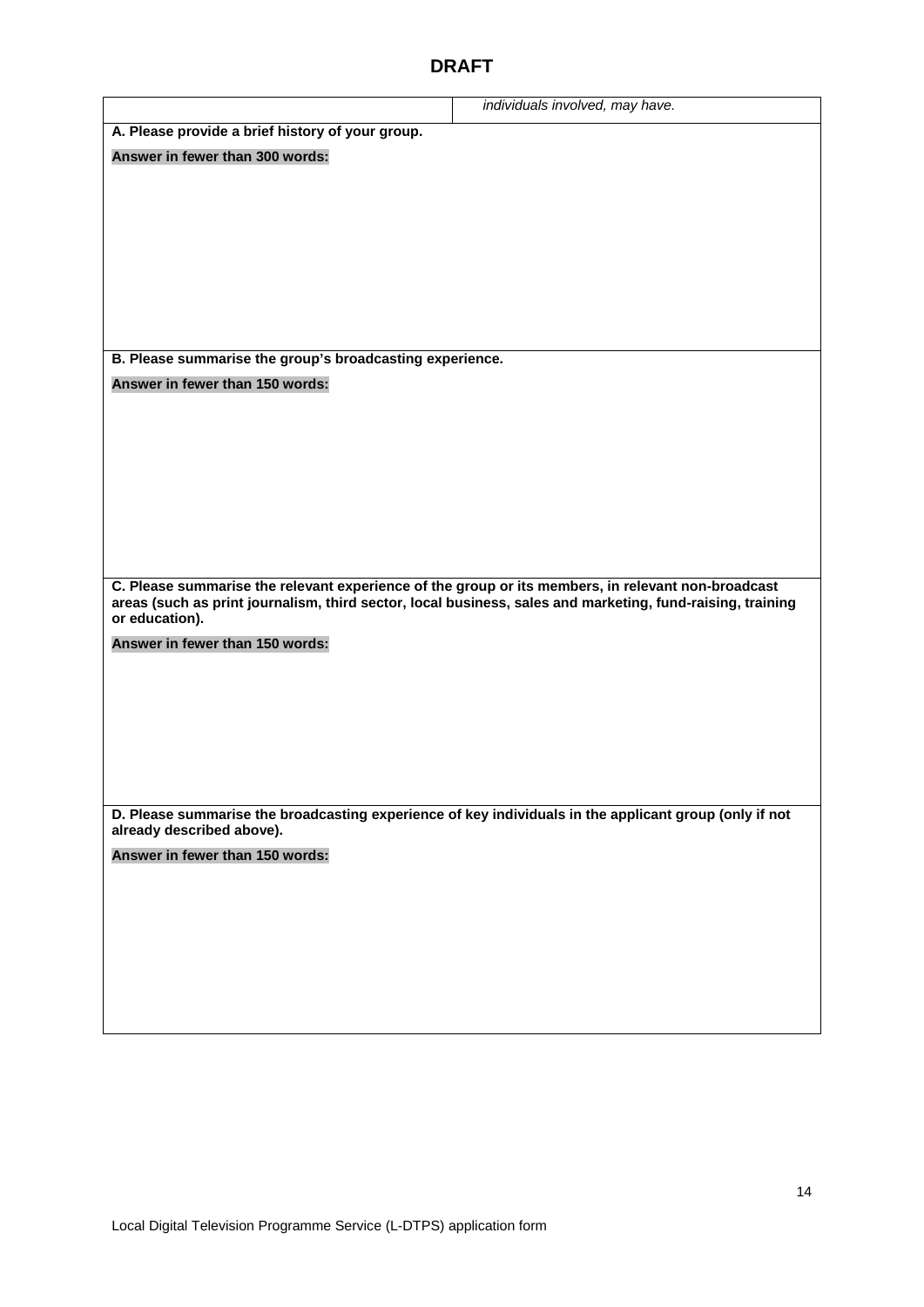# **Ability to maintain the service – financial information[4](#page-15-0)**

| 11. Financial information: funding and projections                                                                                                                                                                                                                                                                                                                                                  |
|-----------------------------------------------------------------------------------------------------------------------------------------------------------------------------------------------------------------------------------------------------------------------------------------------------------------------------------------------------------------------------------------------------|
| In assessing an applicant's ability to maintain the service we are asking for the financial information detailed                                                                                                                                                                                                                                                                                    |
| below.<br>A. Funding                                                                                                                                                                                                                                                                                                                                                                                |
| Detail the sources and amount of finance that will be used to fund the licence, under the following headings:                                                                                                                                                                                                                                                                                       |
| i) Share capital                                                                                                                                                                                                                                                                                                                                                                                    |
| ii) Loan stock                                                                                                                                                                                                                                                                                                                                                                                      |
| iii) Bank overdraft                                                                                                                                                                                                                                                                                                                                                                                 |
| iv) Other lending                                                                                                                                                                                                                                                                                                                                                                                   |
| v) Leasing/HP facilities (capital value)                                                                                                                                                                                                                                                                                                                                                            |
| vi) Subsidies, grants and/or donations                                                                                                                                                                                                                                                                                                                                                              |
| vii) Other (please specify)                                                                                                                                                                                                                                                                                                                                                                         |
|                                                                                                                                                                                                                                                                                                                                                                                                     |
| Where relevant, provide information on:                                                                                                                                                                                                                                                                                                                                                             |
| i) Any preferential dividend or other payment rights attaching to share capital;                                                                                                                                                                                                                                                                                                                    |
| ii) Lending terms (e.g. term, interest rate, repayment terms, redemption/conversion terms, details of<br>any guarantees or security granted);                                                                                                                                                                                                                                                       |
| iii) Conditions or other terms attaching to any subsidies, grants or donations;                                                                                                                                                                                                                                                                                                                     |
| iv) Any other material terms.                                                                                                                                                                                                                                                                                                                                                                       |
|                                                                                                                                                                                                                                                                                                                                                                                                     |
| All of the funding identified above should be confirmed to the applicant. If any funding has not been confirmed, or<br>if there are any pre-conditions that have not yet been met that need to be met before the funding is released to<br>the applicant, you should explain what needs to be done and any steps the applicant needs to take to ensure the<br>funding is confirmed and/or released. |
| <b>B. Financial Projections</b>                                                                                                                                                                                                                                                                                                                                                                     |

<u>.</u>

<span id="page-15-0"></span><sup>4</sup> This section may be redacted in your 'for publication' version.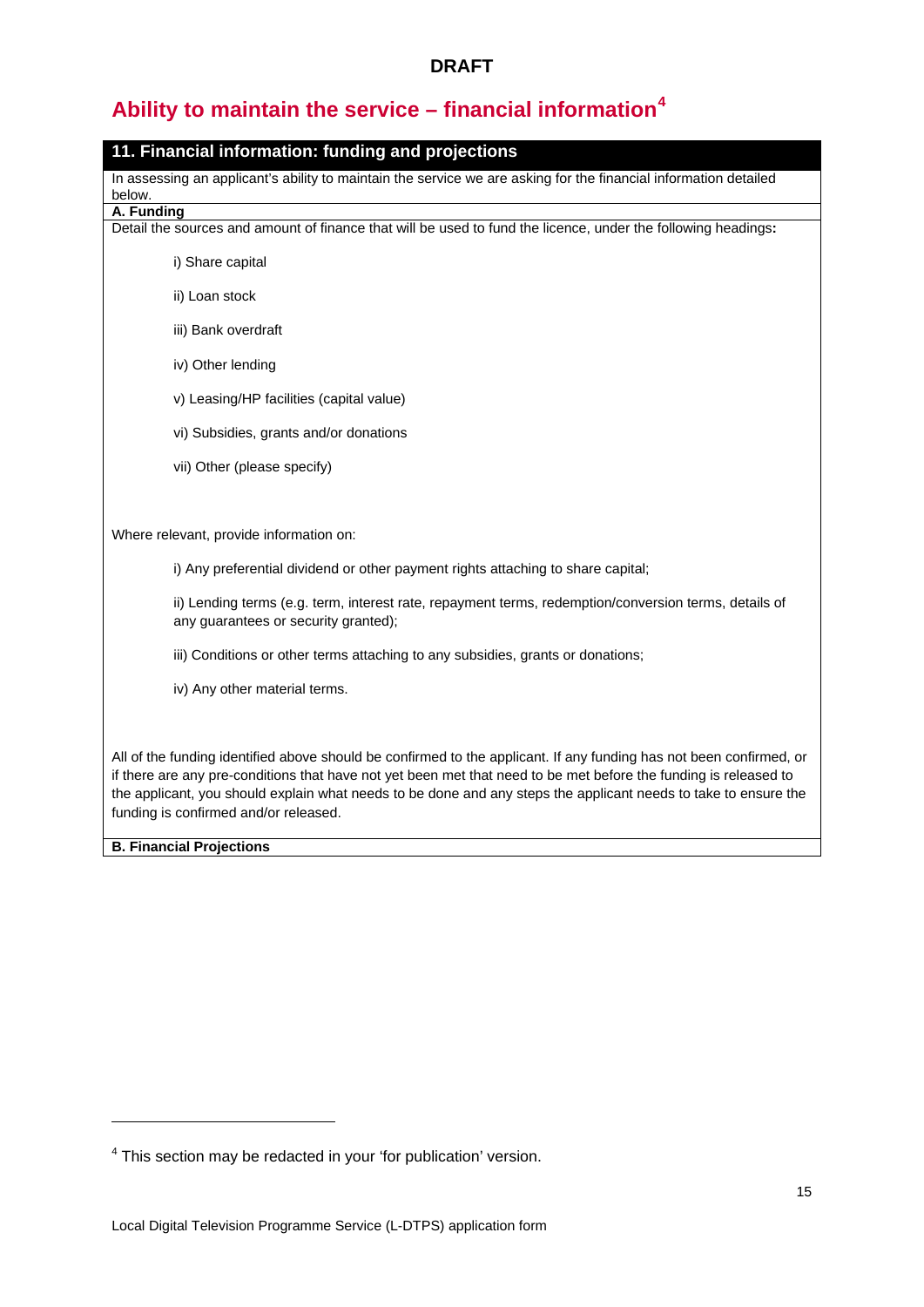Please provide financial projections for period prior to launch and annual projections for each of the first three years following launch.

The projections must include detail of the applicant's revenue or other income and cost estimates. The projections should be supplied on an Excel spreadsheet or similar, with any accompanying guidance notes.

The projections may include profit and loss accounts, balance sheets and cash-flow forecasts (the format we expect to be used by applicants for licences which cover the larger population coverage ares) but, as a minimum, must include the following:

1. For the revenue or other income estimates, each source of revenue should be separately detailed, e.g. advertising, sponsorships, product placement, etc. The applicant should detail how each of the revenue and other income figures are derived and the underlying assumptions upon which they are based, for instance audience share or other forecasts.

2. For the cost estimates sufficient detail should be included to enable us to both 1) ensure that you have considered all relevant operating and capital costs and 2) understand which costs are fixed costs and which costs are variable costs.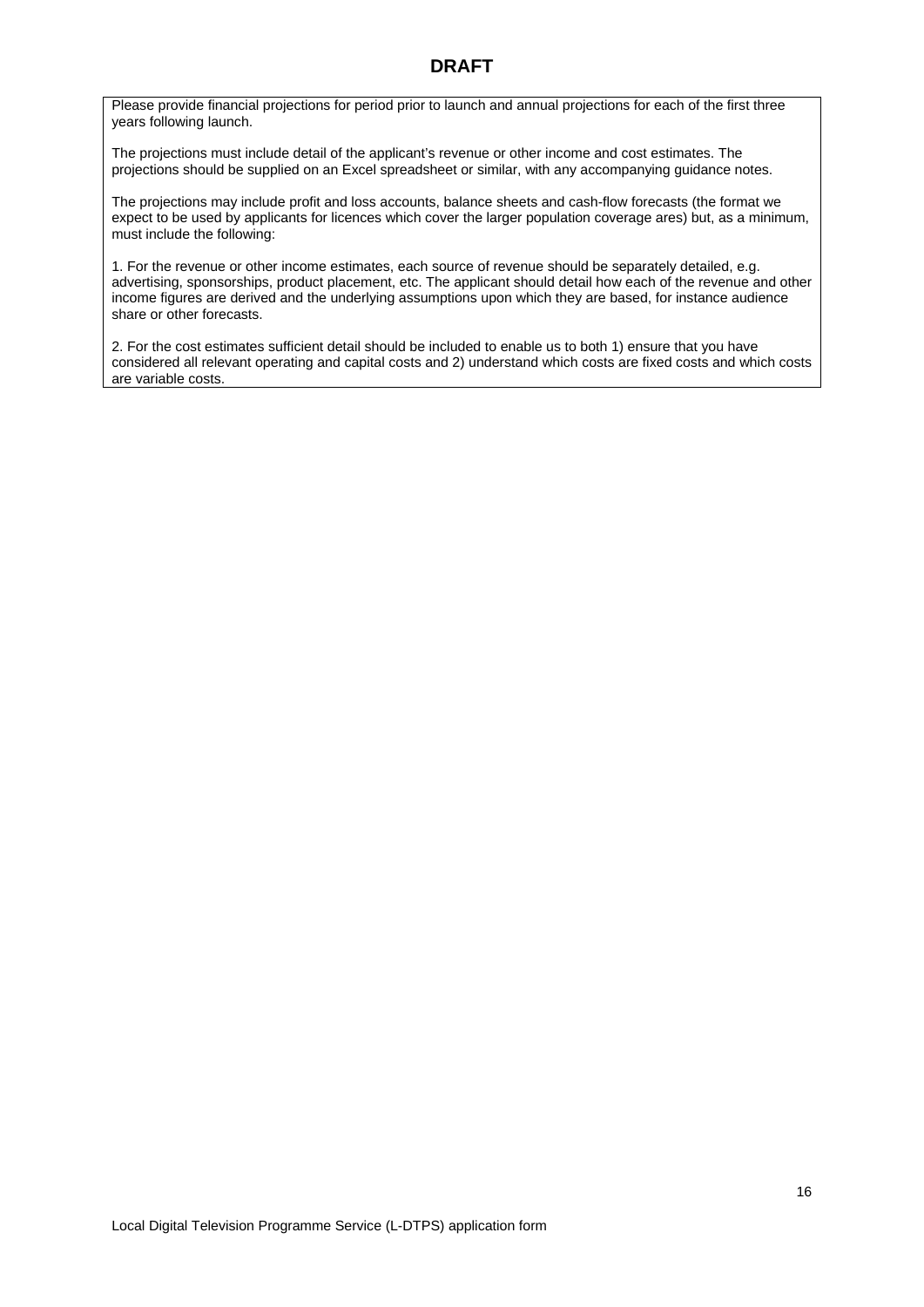# **Contact information and declaration**

*You must advise Ofcom of any changes to contact details.*

| <b>12. Public contact details</b>                                                                                             | <b>Guidance notes</b>                                                                                                                                                                  |  |
|-------------------------------------------------------------------------------------------------------------------------------|----------------------------------------------------------------------------------------------------------------------------------------------------------------------------------------|--|
| Provide the name of the person who will deal with<br>enquiries from the press and public and the contact<br>details for them. | Ofcom will publish licence applications, and from<br>time to time statements which may include public<br>contact details, on its website. A point of contact is<br>required for these. |  |
| <b>Answer here:</b>                                                                                                           |                                                                                                                                                                                        |  |
| Name:                                                                                                                         |                                                                                                                                                                                        |  |
| Phone:                                                                                                                        |                                                                                                                                                                                        |  |
| E-mail:                                                                                                                       |                                                                                                                                                                                        |  |
| Website:                                                                                                                      |                                                                                                                                                                                        |  |
| Postal address:                                                                                                               |                                                                                                                                                                                        |  |
|                                                                                                                               |                                                                                                                                                                                        |  |

| Ofcom will need to contact your group in relation to<br>this application. |
|---------------------------------------------------------------------------|
|                                                                           |
|                                                                           |
|                                                                           |
|                                                                           |
|                                                                           |
|                                                                           |
|                                                                           |
|                                                                           |
|                                                                           |
|                                                                           |

<u>.</u>

<span id="page-17-0"></span> $5$  This section may be redacted in your 'for publication' version.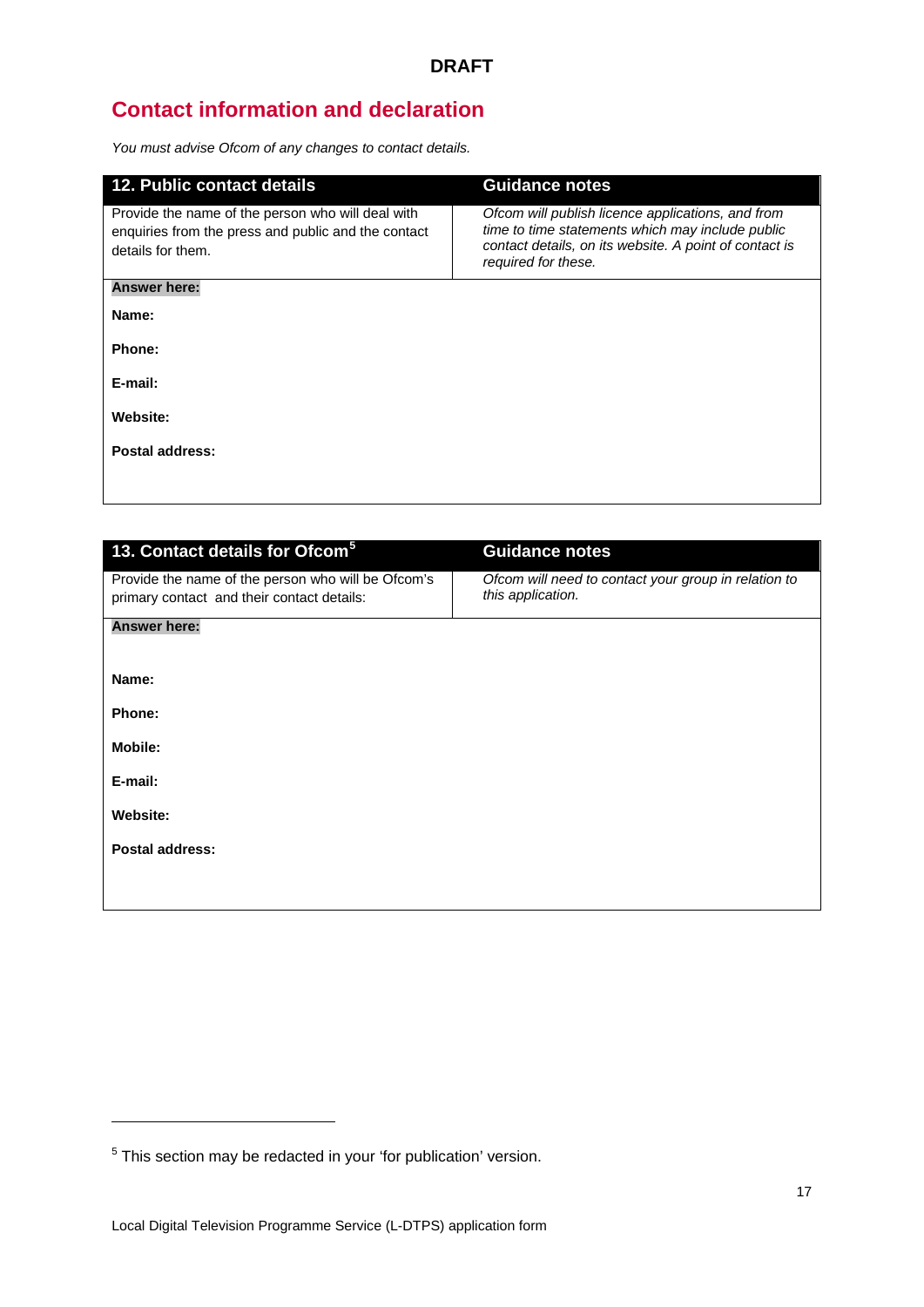#### **14. Concluding declaration**

#### **APPLICANT'S, DIRECTORS' AND OWNERS' OTHER INTERESTS**

1. In relation to the applicant and any bodies and/or individuals whose details are given in this application, please state whether the applicant, any body or individual is (and if so identify that body or individual) involved in any of the activities set out in the table below, and the extent of the involvement or interest. For these purposes, the applicant includes associates of the applicant (i.e. directors and their associates and other group companies). If none of the following categories in this section apply, this must be clearly indicated by writing 'none' in any appropriate box.

|    | <b>Activity/involvement</b>                                                                                                                                                               | By the applicant<br>and/or a shareholder<br>or member | By a director |
|----|-------------------------------------------------------------------------------------------------------------------------------------------------------------------------------------------|-------------------------------------------------------|---------------|
| a) | Local authorities                                                                                                                                                                         |                                                       |               |
| b) | Bodies whose objects are wholly or mainly of a<br>political nature, or which are affiliated to such a<br>body                                                                             |                                                       |               |
| C) | Bodies whose objects are wholly or mainly of a<br>religious nature                                                                                                                        |                                                       |               |
| d) | An individual who is an officer of a body falling<br>within (c) above                                                                                                                     |                                                       |               |
| e) | A body corporate which is an associate (as<br>defined in paragraphs 1(1) and 1(1a) of Part I of<br>Schedule 2 to the Broadcasting Act 1990) or a<br>body falling within (b) or (c) above) |                                                       |               |
| f  | An advertising agency or an associate of an<br>advertising agency                                                                                                                         |                                                       |               |
| g) | Other broadcasting interests (including radio,<br>television, satellite and cable broadcasting and<br>allied activities).                                                                 |                                                       |               |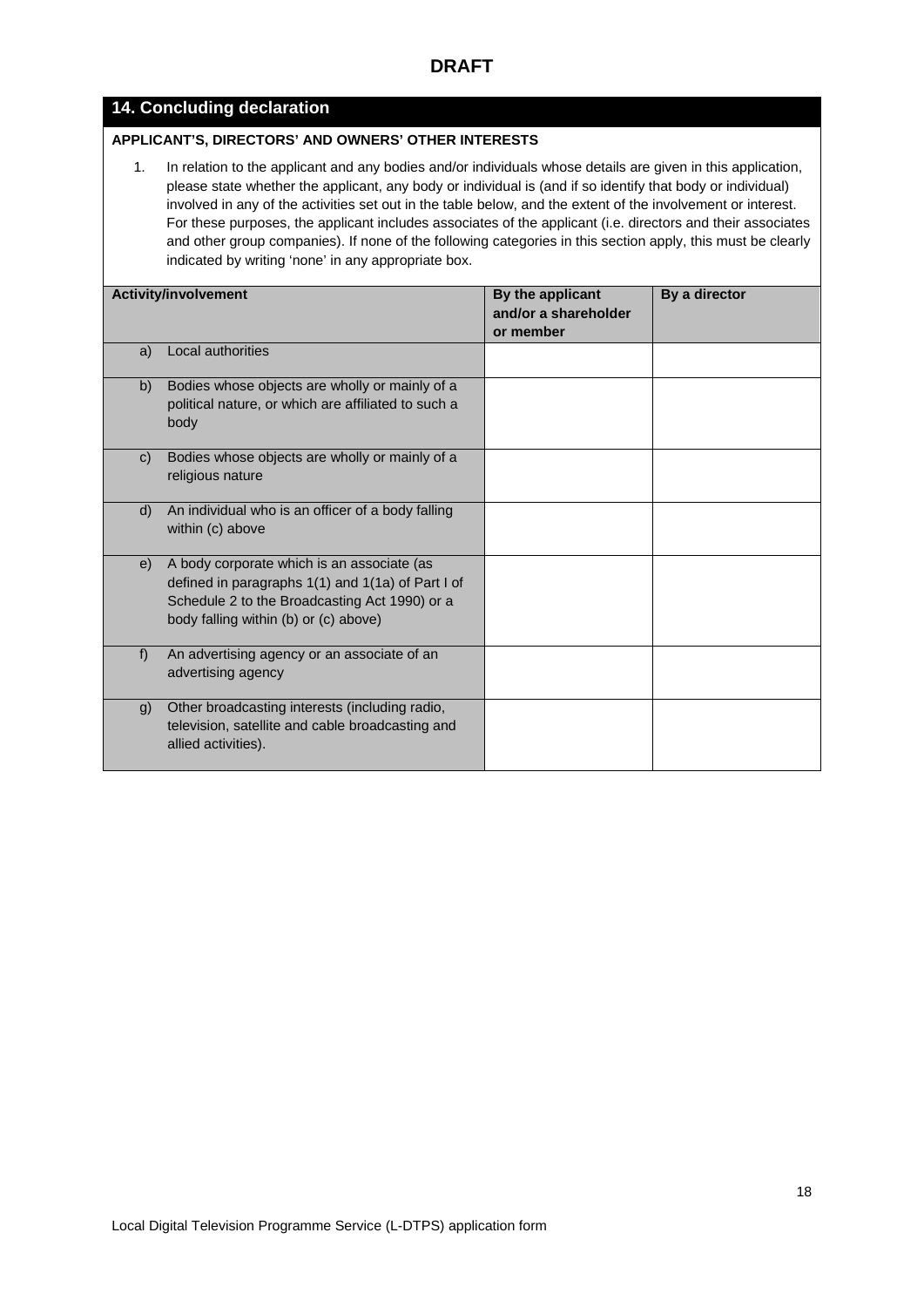| <b>Other matters</b>                                                                                                                                                                                                                                                                                                                                                                                                                                                                                                                         |  |
|----------------------------------------------------------------------------------------------------------------------------------------------------------------------------------------------------------------------------------------------------------------------------------------------------------------------------------------------------------------------------------------------------------------------------------------------------------------------------------------------------------------------------------------------|--|
| 3.<br>In pursuance of its duties under Section 3(3) of the Broadcasting Act 1996 (as amended), Ofcom requires<br>that the applicant should notify Ofcom of any matters which might influence Ofcom's judgement as to<br>whether:                                                                                                                                                                                                                                                                                                             |  |
| (i) the applicant;<br>(ii) any director of the applicant;<br>(iii) any individual, or any director of a company, who will have an interest of 5 per cent or more in the<br>applicant;                                                                                                                                                                                                                                                                                                                                                        |  |
| may not be considered a 'fit and proper person' to participate in a broadcasting licence.                                                                                                                                                                                                                                                                                                                                                                                                                                                    |  |
| Answer:                                                                                                                                                                                                                                                                                                                                                                                                                                                                                                                                      |  |
|                                                                                                                                                                                                                                                                                                                                                                                                                                                                                                                                              |  |
|                                                                                                                                                                                                                                                                                                                                                                                                                                                                                                                                              |  |
| Do you confirm, to the best of your knowledge and belief, that:                                                                                                                                                                                                                                                                                                                                                                                                                                                                              |  |
| The applicant is not a disqualified person in relation to the licence by virtue of the provisions of section<br>4.<br>143 (5) of the Broadcasting Act 1996 (relating to political objects);                                                                                                                                                                                                                                                                                                                                                  |  |
| 5.<br>The applicant is not otherwise a disqualified person in relation to the licence by virtue of Part II of<br>Schedule 2 to the Broadcasting Act 1990 or any other rule prohibiting its holding the licence;                                                                                                                                                                                                                                                                                                                              |  |
| No director, member or other person involved directly or indirectly in the management of the applicant<br>6.<br>group is the subject of a disqualification order as defined by section 145 (1) of the Broadcasting Act<br>1996; and                                                                                                                                                                                                                                                                                                          |  |
| Any matters which might influence Ofcom's judgement as to whether the directors or members of the<br>7.<br>applicant group are fit and proper persons to participate in a licence have been made to Ofcom.                                                                                                                                                                                                                                                                                                                                   |  |
| Applicants should note that Ofcom reserves the right to revoke a licence if at any time any material<br>statement made is found to be false and to have been made by the applicant or any member or officer<br>thereof knowing it to be false, and that in the circumstances of section 144 of the Broadcasting Act 1996,<br>the provision of false information or the withholding of relevant information with the intention of<br>misleading Ofcom could incur a criminal conviction and a disqualification from the holding of a licence. |  |
| $\Box$ Please tick this box to confirm that the applicant agrees with the above statements.                                                                                                                                                                                                                                                                                                                                                                                                                                                  |  |
| Please tick the boxes below to indicate which additional documentation is included as part of this application. We<br>are not willing to accept additional information with this application, other than that set out below:                                                                                                                                                                                                                                                                                                                 |  |
| Memorandum & Articles of Association                                                                                                                                                                                                                                                                                                                                                                                                                                                                                                         |  |
| $\Box$ Certificate of Incorporation                                                                                                                                                                                                                                                                                                                                                                                                                                                                                                          |  |
| $\Box$ Application Payment (UK £2,500) – this is non-returnable.                                                                                                                                                                                                                                                                                                                                                                                                                                                                             |  |
| $\Box$ Indicative schedule                                                                                                                                                                                                                                                                                                                                                                                                                                                                                                                   |  |